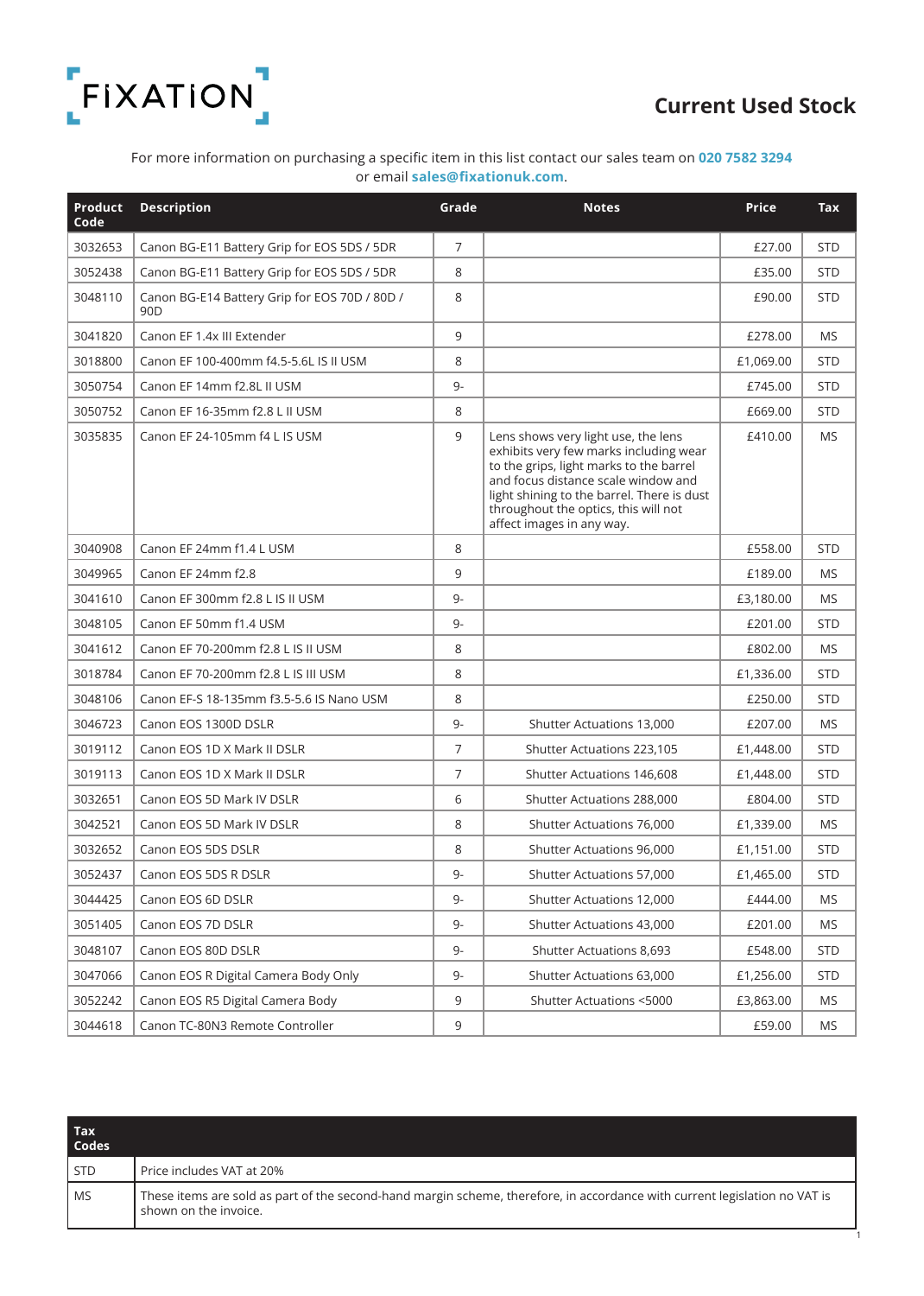

### Current Used Stock

2

### For more information on purchasing a specific item in this list contact our sales team on 020 7582 3294 or email sales@fixationuk.com.

| <b>Product</b><br>Code | <b>Description</b>                                     | Grade | <b>Notes</b>                                                                                                                                                                                                                                                                                                                                     | <b>Price</b> | <b>Tax</b> |
|------------------------|--------------------------------------------------------|-------|--------------------------------------------------------------------------------------------------------------------------------------------------------------------------------------------------------------------------------------------------------------------------------------------------------------------------------------------------|--------------|------------|
| 3044917                | Fujifilm XF 16-55mm f2.8 R LM WR                       | $9-$  | Lens shows little use, the lens exhibits<br>a few marks including wear to the lens<br>mount, wear to the hood mount with<br>some spots paint loss to the edges<br>and marks and wear to the barrel and<br>the grips with spots of paint loss to<br>the grips. There is dust throughout the<br>optics, this will not affect images in any<br>way. | £700.00      | <b>MS</b>  |
| 3046703                | Fujifilm XF 8-16mm f2.8 R LM WR                        | $9+$  | Lens is mint and free of marks with the<br>exception of very light signs of use from<br>testing. There is light dust throughout<br>the optics, this will not affect images in<br>any way.                                                                                                                                                        | £1,190.00    | <b>MS</b>  |
| 3029297                | Fujifilm XF10 Digital Camera - CHAMPAGNE               | 9+    |                                                                                                                                                                                                                                                                                                                                                  | £293.00      | MS         |
| 3032171                | Nikon 135mm f2 D AF DC                                 | 9     |                                                                                                                                                                                                                                                                                                                                                  | £612.00      | <b>MS</b>  |
| 3032172                | Nikon 17-35mm f2.8 D AF-S IF                           | 9     |                                                                                                                                                                                                                                                                                                                                                  | £450.00      | <b>MS</b>  |
| 3041822                | Nikon 20mm f2.8 D AF                                   | 9     |                                                                                                                                                                                                                                                                                                                                                  | £270.00      | <b>MS</b>  |
| 3038130                | Nikon 24-120mm f4 G AF-S ED VR                         | $9+$  |                                                                                                                                                                                                                                                                                                                                                  | £392.00      | <b>MS</b>  |
| 3049667                | Nikon 24-70mm f2.8 G AF-S ED                           | 8     |                                                                                                                                                                                                                                                                                                                                                  | £546.00      | <b>MS</b>  |
| 3019130                | Nikon 300mm f2.8 G ED VR II AF-S Nikkor                | 6     |                                                                                                                                                                                                                                                                                                                                                  | £1,711.00    | <b>STD</b> |
| 3042798                | Nikon 300mm f2.8 G ED VR II AF-S Nikkor                | 9     |                                                                                                                                                                                                                                                                                                                                                  | £3,231.00    | MS         |
| 3047248                | Nikon 500mm f4E FL ED VR AF-S                          | $9-$  |                                                                                                                                                                                                                                                                                                                                                  | £6,138.00    | MS         |
| 3048108                | Nikon D3200 DSLR - Black                               | 7     | Shutter Actuations 14,370                                                                                                                                                                                                                                                                                                                        | £107.00      | <b>STD</b> |
| 3030900                | Nikon D700 DSLR                                        | 7     | Shutter Actuations 148,000                                                                                                                                                                                                                                                                                                                       | £230.00      | <b>MS</b>  |
| 3049436                | Nikon D810 DSLR                                        | 6     | No battery/charger<br>Shutter Actuations 55,000                                                                                                                                                                                                                                                                                                  | £634.00      | <b>STD</b> |
| 3038665                | Nikon MB-D17 Battery Grip                              | 8     |                                                                                                                                                                                                                                                                                                                                                  | £229.00      | <b>MS</b>  |
| 3041317                | Nikon MB-D18 Battery Grip for Nikon D850               | $9+$  |                                                                                                                                                                                                                                                                                                                                                  | £274.00      | <b>MS</b>  |
| 3041824                | Nikon TC-20E AF-S Teleconverter II                     | 8     |                                                                                                                                                                                                                                                                                                                                                  | £98.00       | <b>MS</b>  |
| 3019129                | Nikon TC-20E AF-S Teleconverter III                    | 6     |                                                                                                                                                                                                                                                                                                                                                  | £127.00      | <b>STD</b> |
| 3013776                | Nikon Z6 II Digital Camera Body                        | 10    | Camera appears as new, the camera is<br>free of cosmetic marks and scratches.<br>Firmware Version: 1. Sensor is clean<br>and free of dust, marks and scratches.                                                                                                                                                                                  | £1,795.00    | <b>MS</b>  |
| 3040090                | Panasonic 12-32mm f3.5-5.6 Mega OIS G Vario -<br>Black | 9     |                                                                                                                                                                                                                                                                                                                                                  | £95.00       | <b>MS</b>  |
| 3041083                | Sigma 20mm f1.4 DG HSM Art - Sony E Fit                | $9+$  |                                                                                                                                                                                                                                                                                                                                                  | £613.00      | <b>STD</b> |
| 3051406                | Sigma 30mm f1.4 EX DC HSM - Canon Fit                  | 9     |                                                                                                                                                                                                                                                                                                                                                  | £194.00      | MS         |
| 3038865                | Sigma 50mm f1.4 DG HSM Art - Canon EF                  | $9-$  |                                                                                                                                                                                                                                                                                                                                                  | £512.00      | MS         |
| 3050753                | Sigma 50mm f1.4 DG HSM Art - Canon EF                  | 8     |                                                                                                                                                                                                                                                                                                                                                  | £459.00      | <b>STD</b> |

| <b>Tax</b><br><b>Codes</b> |                                                                                                                                                     |
|----------------------------|-----------------------------------------------------------------------------------------------------------------------------------------------------|
| <b>STD</b>                 | Price includes VAT at 20%                                                                                                                           |
| <b>MS</b>                  | These items are sold as part of the second-hand margin scheme, therefore, in accordance with current legislation no VAT is<br>shown on the invoice. |